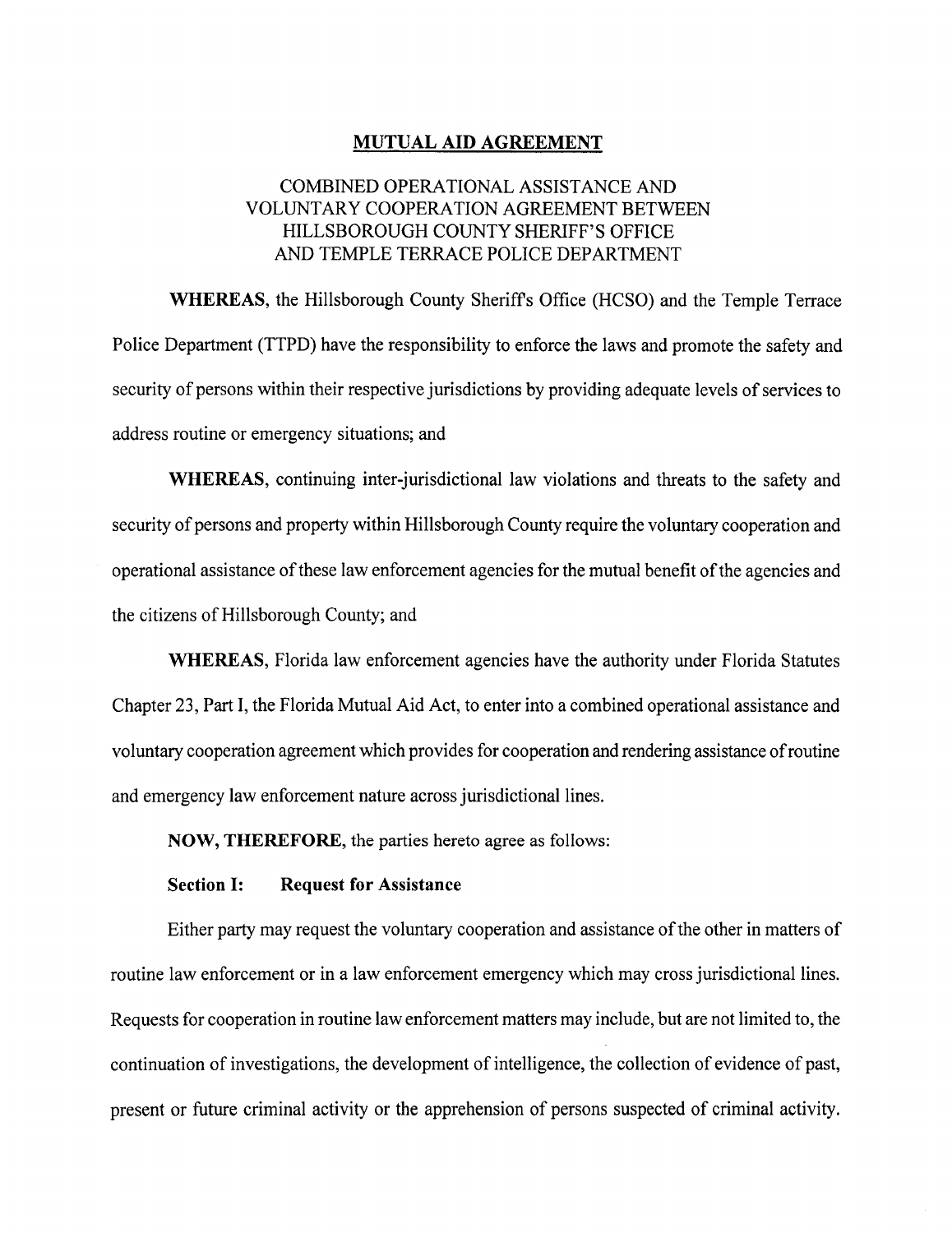Requests for operational assistance for a law enforcement emergency may include <sup>a</sup> civil disturbance or other emergency as defined in Fla. Stat. §252. 34, which includes <sup>a</sup> threat or occurrence, whether natural, technological or manmade, in war or peace, which results or may result in substantial injury or harm to the population or substantial damage to or loss of property.

#### Section II: Notification of Other Agency

HCSO has primary law enforcement jurisdiction throughout Hillsborough County and concurrent law enforcement jurisdiction within the incorporated limits of the City of Temple Terrace. Therefore, where circumstances dictate, HCSO will notify TTPD of the presence of its deputies in the city limits in order to ensure the safety of HCSO deputies and TTPD officers, especially when HCSO deputies are working in the city in a covert capacity.

TTPD's law enforcement jurisdiction is primarily the geographical boundaries of the City of Temple Terrace. Accordingly, unless there exists a more specific agreement. prior to acting in a law enforcement capacity within the unincorporated portions of Hillsborough County, TTPD officers must expressly notify the appropriate HCSO shift commander or designee( in the HCSO District in which the officers intend to operate) of all the pertinent details of the law enforcement activity in which they seek to engage. Thereafter, the shift commander must concur in the operation before TTPD officers implement their operation. If prior notice is not possible because of hot pursuit or other compelling exigent circumstances, which makes prior notice impossible, TTPD officers engaging in such hot pursuit or exigent enforcement shall notify the appropriate HCSO shift commander or designee at the first possible moment.

This Agreement is not intended to authorize TTPD officers to commence investigations of crimes or actively seek out criminal activity occurring outside oftheir jurisdiction. HCSO and TTPD intend that by this Agreement, TTPD officers may continue into the portions of Hillsborough County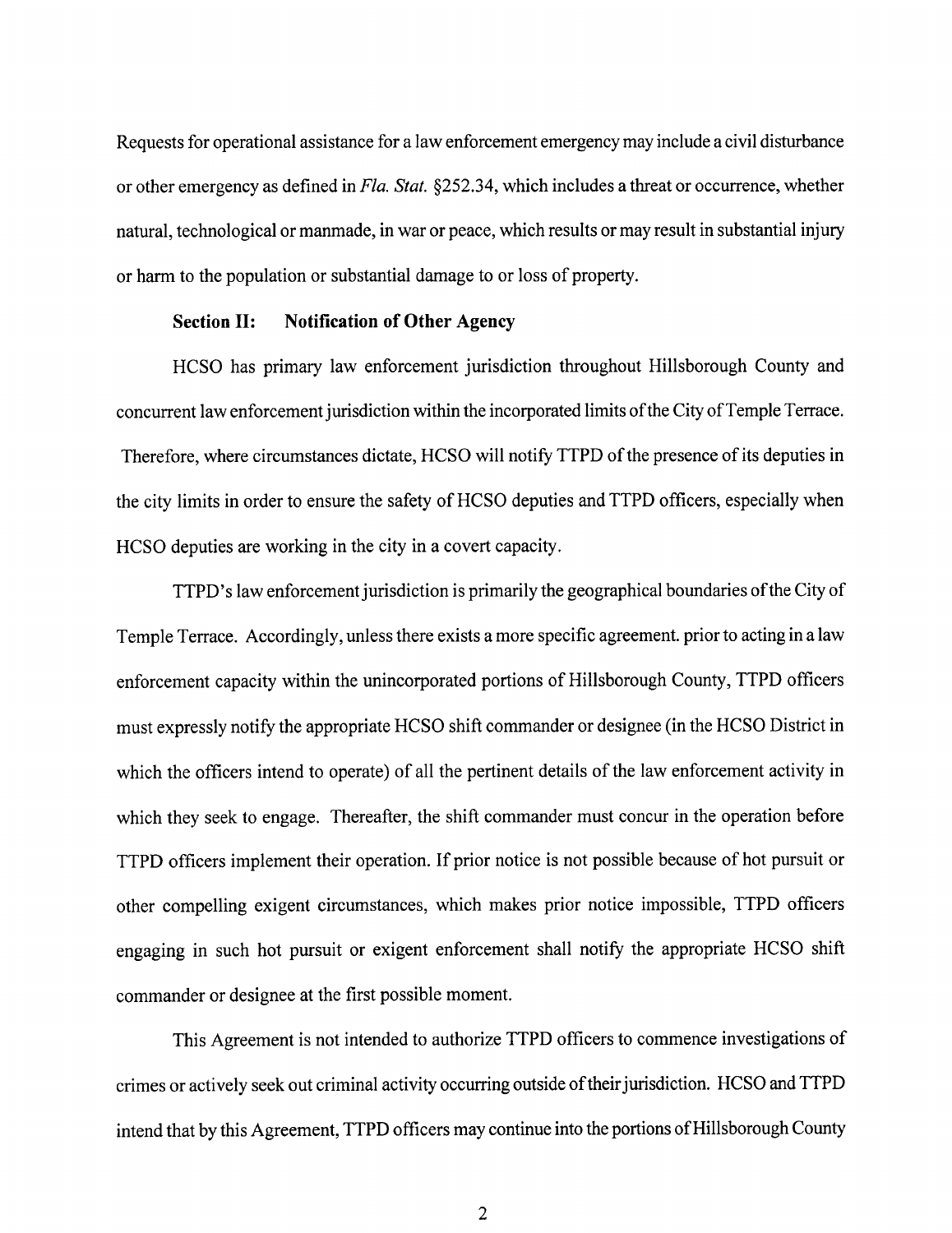outside of the City of Tampa, those investigations which commence within Temple Terrace city limits after proper notification as provided herein.

### Section III: Search Warrants

Search warrants obtained incident to TTPD investigations for service in unincorporated Hillsborough County shall be served with the aid of HCSO pursuant to HCSO S.O.P. 565.01, which provides as follows:

1. TTPD must establish a joint investigation with the appropriate specialty personnel (narcotics, property, homicide, etc.) of the HCSO in order to establish jurisdiction at the onset of the investigation

2. Any such joint investigation must be approved by an HCSO supervisor.

3. HCSO personnel must write, serve and be able to swear to any probable cause in the first person.

4. HCSO must be the affiant or co-affiant on all search warrants served in unincorporated Hillsborough County.

5. Upon approval of the joint investigation by HCSO, personnel of TTPD and HCSO will establish an agreement at the onset of the investigation as to the job tasks of each agency and the custody of evidence and arrestees. Upon the seizure of any property subject to forfeiture under the Florida Contraband Forfeiture Act, TTPD and HCSO shall equitably distribute any property among the participating agencies in proportion to the amount of investigation and participation performed by each agency, unless otherwise agreed to by the Sheriff of Hillsborough County, the City of Temple Terrace Police Chief or their designees.

6. TTPD personnel may participate in searches, suspect interviews and similar latent investigation techniques, but may not participate in search warrant entries or physical

3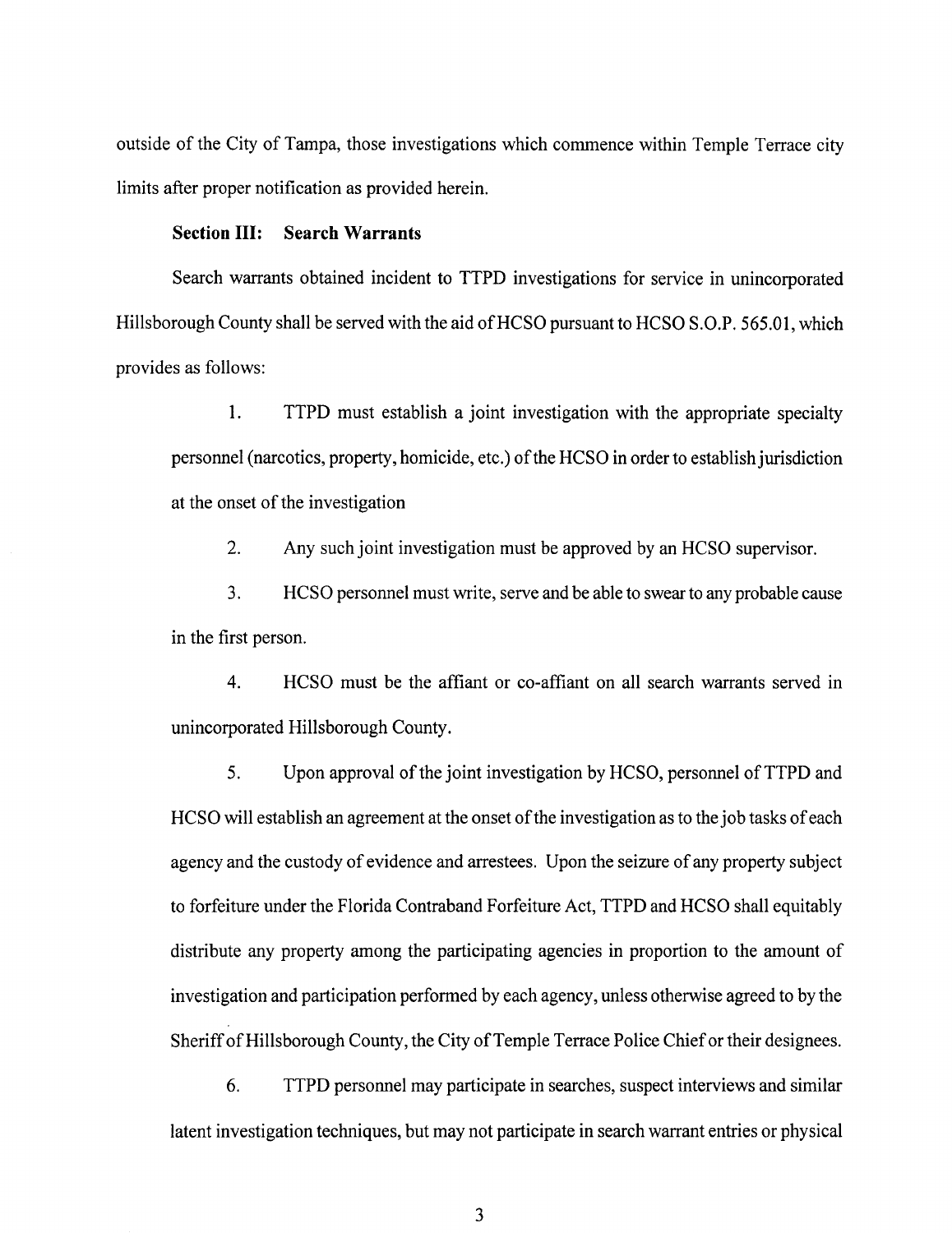arrests unless prior approval is granted by the HCSO supervisor in charge of the detail.

## Section IV: Arrests

Persons arrested by TTPD officers under this Agreement and for crimes committed in the City of Temple Terrace shall remain the responsibility of and in custody of TTPD officers until turned over to HCSO at the Central Booking Facility. Evidence and other property seized under warrants obtained by TTPD or in connection with arrests made pursuant to this Agreement shall remain the responsibility of and in custody of TTPD.

Routine requests from TTPD which do not provide information that a warrant or capias has been issued shall operate as requests to locate only. As the originating agency, TTPD shall be notified when such persons or vehicles are located; normally, arrests shall not be made without a valid warrant or capias number.

## Section V: Supervisory Responsibility

Each agency shall retain control of, and supervisory responsibility for, its own employees while acting pursuant to this Agreement. However, in <sup>a</sup> tactical situation conducted within the unincorporated portions of Hillsborough County, HCSO reserves the right to decide final action, unless a request for operational assistance for law enforcement emergency occurs as stated in Section I herein. After <sup>a</sup> final action decision has been made by HCSO, HCSO may elect to conduct the tactical operation itself and HCSO shall be responsible for the supervision and execution of said action. However, if it is decided that TTPD is to conduct the tactical operation, TTPD shall be responsible for supervision and execution of said action.

## Section VI: Forfeitures

It is recognized that during the course of the operation ofthis Agreement, properiy subject to forfeiture under the Florida Contraband Forfeiture Act, Florida Statutes, may be seized. The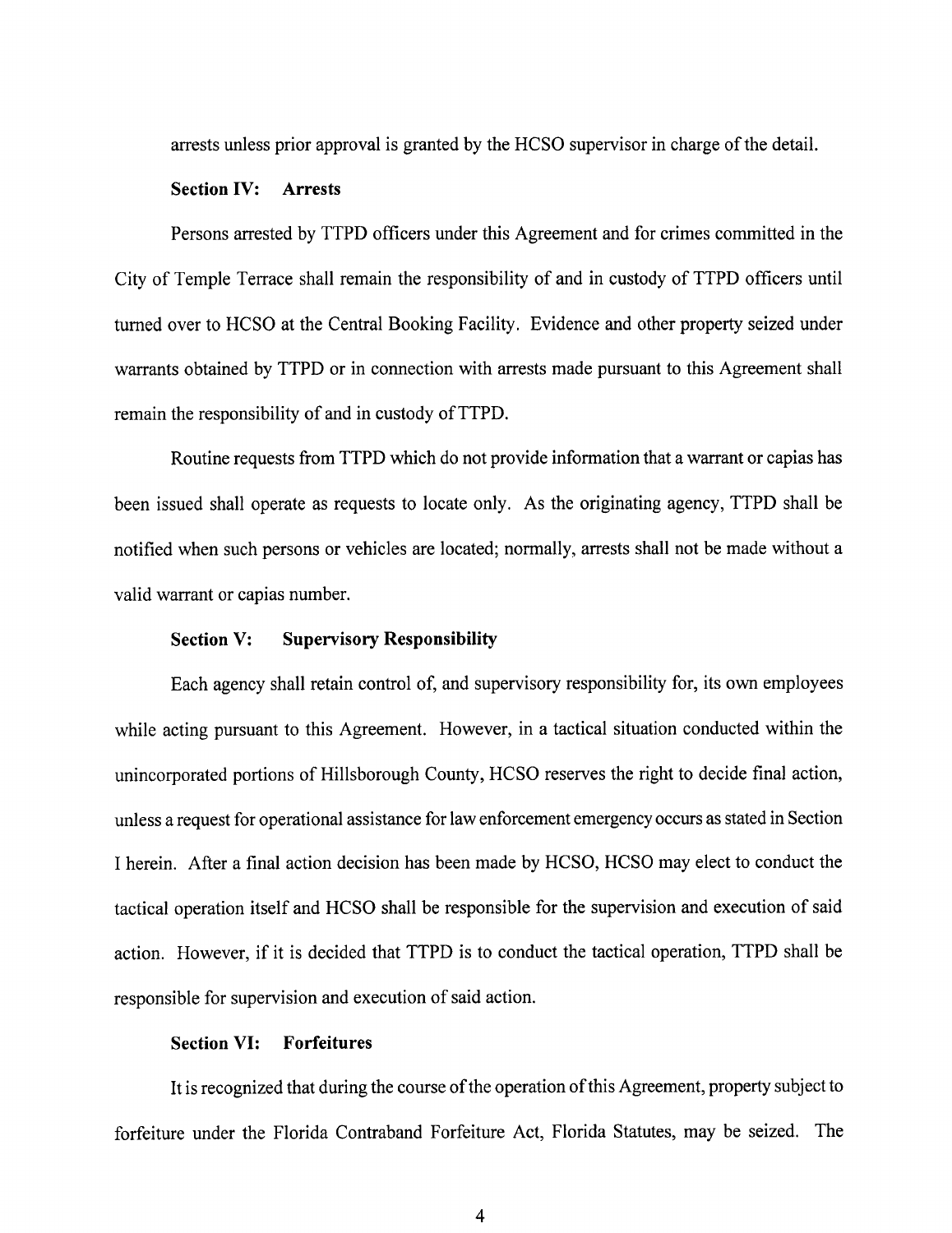property shall be seized, forfeited and equitably distributed among the participating agencies in proportion to the amount of investigation and participation performed by each agency, unless otherwise agreed to by the Sheriffof Hillsborough County, the City ofTemple Terrace Police Chief or their designees. Forfeitures shall be processed pursuant to the provisions of the Florida Contraband Forfeiture Act.

### Section VII: Costs

Each agency shall provide at its own expense, and bear the risk of loss of, all equipment required or used by the agency for its own operations pursuant to this Agreement.

Each agency shall be responsible for the compensation of its own employees and all associated costs, to the same extent as if the affected employee(s) were on duty within their respective employer's primary jurisdiction.

## Section VIII: Liability and Indemnification

Each agency shall retain liability for the acts or omissions of its own employees acting pursuant to this Agreement.

Subject to the provisions of Fla. Stat. § 768.28, each agency agrees to indemnify the other and all appointees or employees of the other, against all liability, costs and attorneys' fees arising from any claims or suits founded on allegations of negligence or other tort of the first agency or its appointees or employees acting pursuant to this Agreement. The agency having the duty to indemnify the other under this provision shall have the right to control the defense of any such suit or claim upon acknowledging in writing to the other agency the duty to indemnify.

#### Section IX: Powers and Privileges

Appointees or employees of each agency, including reserve and auxiliary employees, when rendering assistance pursuant to this Agreement, shall have the same powers, duties, rights,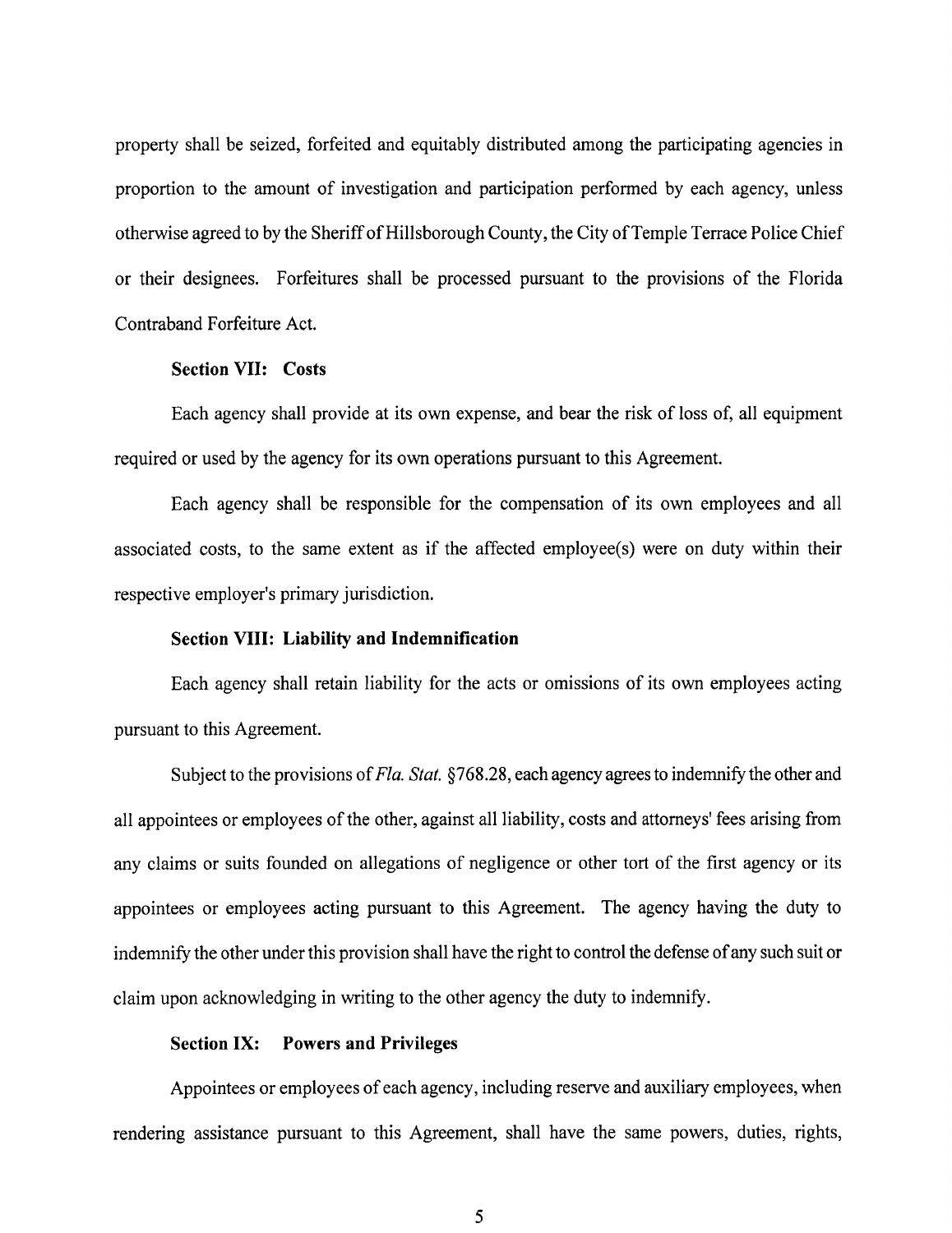privileges, immunities and benefits just as if the appointees or employees were acting within their primary jurisdiction.

## Section X: Effective Date

This Agreement shall become effective immediately upon being fully executed, and shall

remain in force for a period of five (5) years or until modified or terminated in writing, upon the

concurrence of both parties.

## FOR HILLSBOROUGH COUNTY APPROVED AS TO FORM: **SHERIFF'S OFFICE**

| <b>HCSO STAFF</b>                            | <b>APPROVED</b> | DATE |
|----------------------------------------------|-----------------|------|
| <b>DIST/DIV</b><br><b>DEFARTMENT</b><br>OTC. |                 |      |
| <b>LEGAL</b><br><b>CHIEF DEPUTY</b>          |                 |      |

# ATTEST: By:

DAVID GEE, Sheriff ERNEST F. PELUSO Chief Lega1 Couaxsel

## CITY OF TEMPLE TERRACE, a municipal corporation

Frank M. Chillura, Mayor

City Clerk Date:

Approved as to form and Legal Sufficiency

By:

Legal Counsel

### WITNESSES: TEMPLE TERRACE POLICE DEPARTMENT

By: Kunt R. Albano, Chief

Date:  $1/\sqrt{2}/2013$